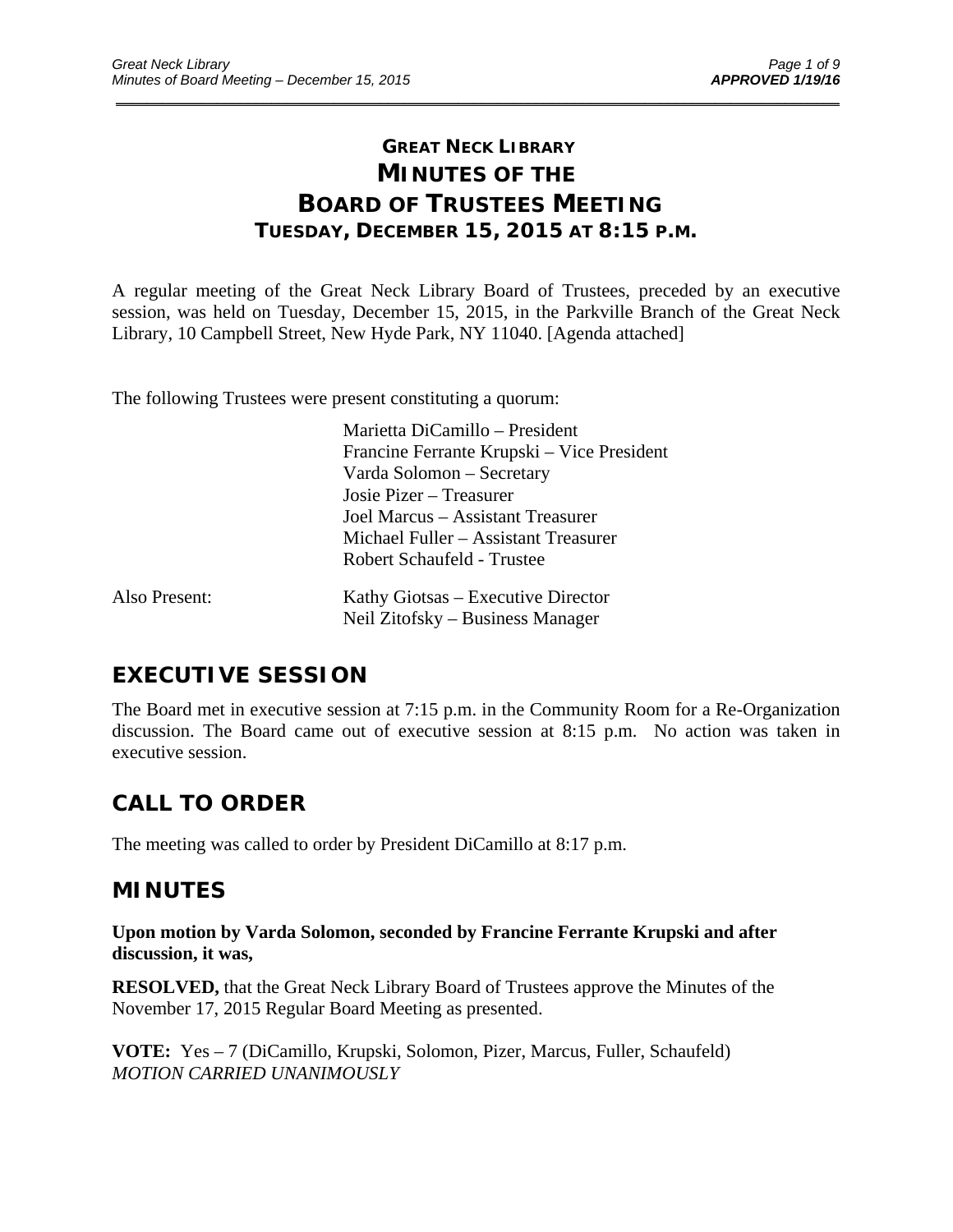## **TREASURER'S REPORT**

### **Upon motion by Josie Pizer, seconded by Varda Solomon and after discussion, it was,**

**RESOLVED,** that the Great Neck Library Board of Trustees accept the following financial reports which have been reviewed by the Treasurer:

- December 15, 2015, Treasurer's Report;
- Warrant dated November 7, 2015 through December 4, 2015, the sums set against their respective names, amounting in the aggregate to \$1,122,686.80;
- Payroll Warrants for pay dates November 12, 2015 and November 25, 2015 which have been reviewed by the Treasurer, in the amounts of \$129,439.65and \$131,970.82 respectively, for a total of \$261,410.47.

**VOTE:** Yes – 7 (DiCamillo, Krupski, Solomon, Pizer, Marcus, Fuller, Schaufeld) *MOTION CARRIED UNANIMOUSLY* 

## **PAYROLL CHANGES**

### **Upon motion by Josie Pizer, seconded by Michael Fuller, and after discussion, it was,**

**RESOLVED,** that the Great Neck Library Board of Trustees accept the Payroll Changes reports of October 17, 2015 through December 15, 2015 as presented, which have been reviewed by the Finance Committee.

**VOTE:** Yes – 7 (DiCamillo, Krupski, Solomon, Pizer, Marcus, Fuller, Schaufeld) *MOTION CARRIED UNANIMOUSLY* 

## **REPORTS**

### **Branch Committee**

Per Trustee Fuller a meeting of the committee is scheduled for January  $25<sup>th</sup>$ . President DiCamillo asked that the committee circulate their meetings to all branch locations.

### **Building Advisory Committee (BAC)**

President DiCamillo reported that a date change is pending for the originally scheduled December  $17<sup>th</sup>$  meeting. The new proposed date is Monday, December  $21<sup>st</sup>$ . She reminded everyone that a second walk-through for the Board and the BAC committee is scheduled for December  $20<sup>th</sup>$  at noon.

Trustee Pizer requested that the Construction Newsletter Committee be reinstituted. She requested that the committee meet during the day with herself, Trustee Marcus, Marianna Wohlgemuth, Kathy Giotsas and staff. President DiCamillo explained to Executive Director Giotsas that this committee is a branch of the Building Advisory Committee. Secretary Solomon stated that this committee disseminated information through bookmarks so patrons were kept up to date. President DiCamillo asked that some materials be developed and placed on the website as well.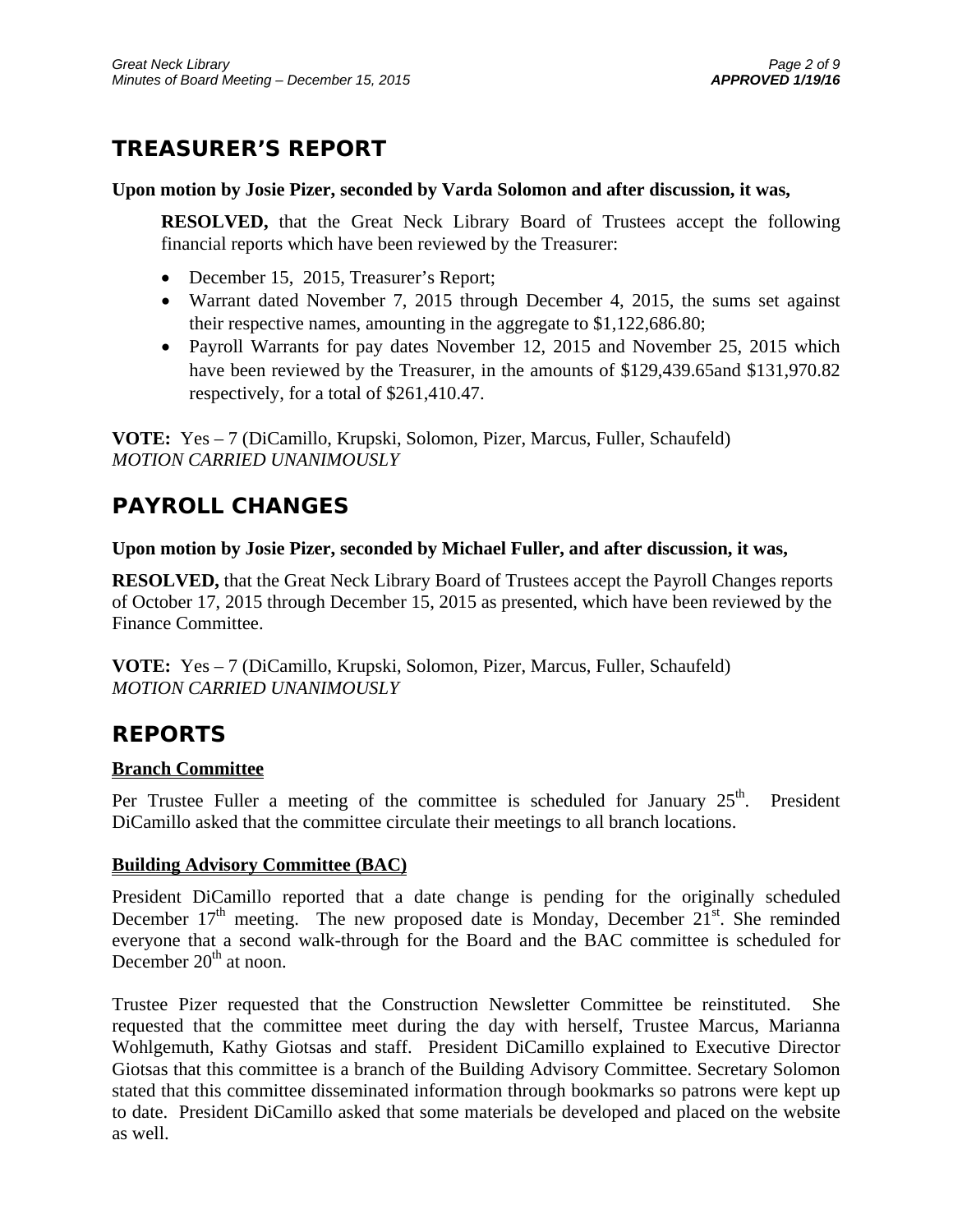### **Policy Committee**

Trustee Marcus reported that a meeting of the Policy & By Laws Committee will be held on Wednesday, January 6, 2016 at Station branch.

#### **Programming Committee**

Trustee Solomon reported that the Programming Committee did not meet in December. The next meeting will be held on January 7, 2016. She reminded Executive Director Giotsas that the price and cost for each program needs be included in the monthly programming statistics.

Trustee Pizer referred to the prior committee meeting minutes and noted that follow up is needed. She requested a detailed report for school visits, solutions to assist patrons with A/V problems experienced downloading to their devices and requested to see the standardized evaluation program form mentioned by Jonathan Aubrey. The legal provisions for volunteers should also be looked into.

#### *Public Comment: Naomi Penner*

### **Website/Technology Committee**

Trustee Schaufeld reported that the December  $14<sup>th</sup>$  meeting was cancelled and will be rescheduled.

Trustee Schaufeld asked Executive Director Kathy Giotsas about the IT Consultant's findings. Kathy Giotsas will provide a report to the Board of Trustees for their review.

Trustee Schaufeld then asked if Levels needs have been reported and Executive Director Kathy Giotsas said that Adam will send it. In response to a question about the timing for developing a strategic technology plan, President DiCamillo stated that things should be done in the proper order and that the hiring of the IT professional should occur first.

In response to Trustee Solomon's question about a Long Range Plan, Executive Director Giotsas explained that an organizational chart is first needed and then an RFP for a Strategic Plan can be done. Additionally, regarding an RFP for an IT Strategic Plan, the IT professional should be hired and then that person can assist in writing the RFP..

#### **Staff Reports**

Trustee Pizer requested further details on the Children's department report; how are our librarians encouraging children to read?

Trustee Pizer requested an analysis for the museum passes and asked who is handling them. Executive Director Giotsas explained how the passes will now float between the branches. A discussion ensued. President DiCamillo does not believe the Board authorized the floating of the passes, only reserving the passes. Many of the trustees believed that floating the passes would waste time and limit availability of the passes to patrons. Executive Director Giotsas is investigating options to make the passes printable. Vice President Ferrante Krupski has experienced issues securing museum passes and felt reservations are necessary. She also feels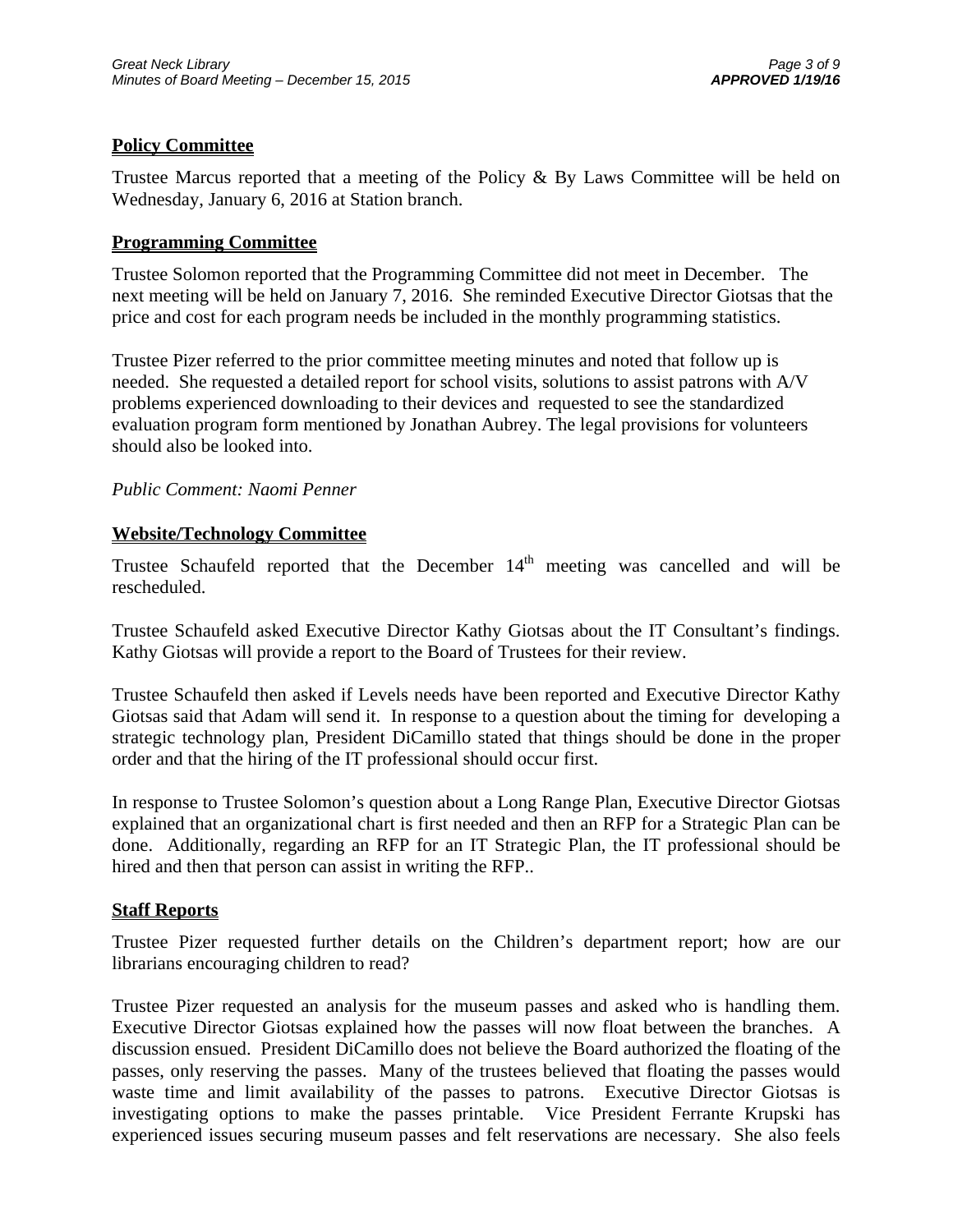one locale is preferred over floating. Trustee Fuller agreed with one locale and felt printable was a better way to go and suggested centralizing them at the Station branch. President DiCamillo suggested that the Lakeville branch, because of its convenient access and easier parking, would be best suited to hold all museum passes. The point that the Lakeville branch is closed on Sundays was brought up and will be considered in the details of planning.

Trustee Pizer resumed her questions with the Technical Services statistics. She requested more information on the 837 new titles added to the collection. On the subject of the Great Neck Library's collection, President DiCamillo felt that the Relocation Committee should be reconvened in the new year to start planning the move back to the Main branch.

On the Reference Report, the new subscription to WorldCat Discovery was questioned. What is the cost? Same as last year? On the YA report, Trustee Pizer asked what is the follow up? She feels that we need to serve the Middle School children.

Vice President Ferrante Krupski commented on the program attendees and the very poor attendance. We need to do outreach and publicity.

Trustee Solomon was disappointed that the Snoopy Scavenger Hunt only yielded one participant at the Parkville branch and asked how it was publicized.

### **Executive Director's Report**

Executive Director Kathy Giotsas provided highlights of her report. Paychex training for the new time and attendance service will be held at tomorrow's staff meeting and an additional RFID tour of Elmont Library will be scheduled. The Parkville branch was experiencing a heating issue but it has now been resolved with thanks and assistance from the Great Neck School Superintendent. Kathy reported that Janet Fine, Head of Computers and Circulation, is retiring.

Text of the Executive Director's written report dated December 9, 2015 below:

#### **Administration**

We have been working with Paychex to convert our payroll system. We will be going live on January  $1<sup>st</sup>$  and staff will be trained in December how to clock in and clock out of the system. We will have more report functionality with the system as well as an HR component.

With all the changes in staffing these past few months I have increased the number of staff meetings. We will be having meeting with the Circulation Department, IT and Technical Services to address any questions and concerns they may have in reporting.

Work has been progressing at the main library and the Library Board had an opportunity to tour the library. We will be making regular tours from this point on.

#### **Technology**

We have looked at RFID at Elmont and Merrick and have met with two companies that provide RFID (Bibliotheca and Envisionware). We have seen that both companies are similar but if the Library Board does pursue implementing RFID we will be looking at customer service and response time of correcting problems. We will continue providing information to the Board on this topic.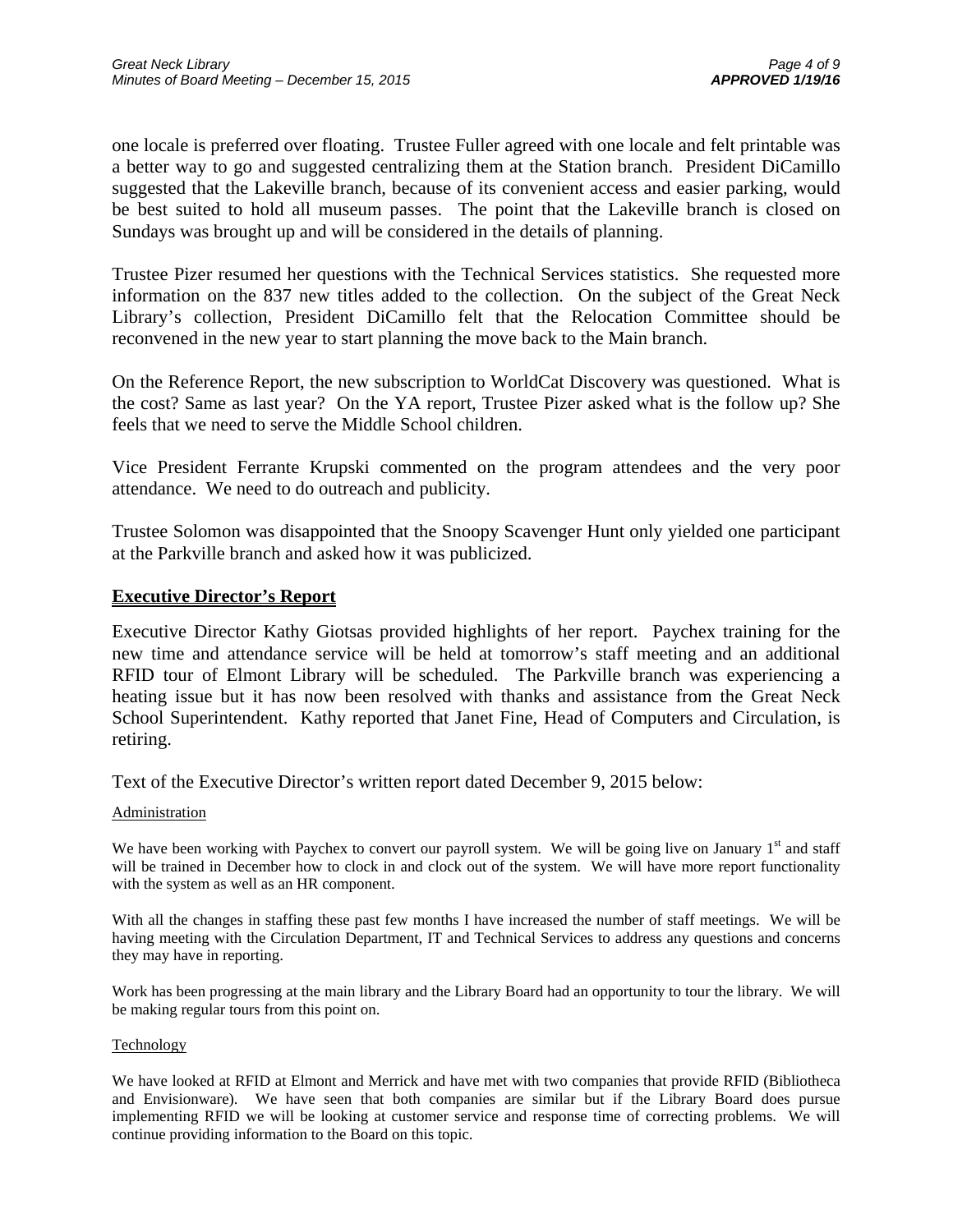The Library Board has also been emailed a link to the prototype of the new library website we are waiting for feedback and hope to go live by the beginning of the New Year. The new website is much cleaner and is readable.

#### Personnel

This month we conducted our annual Staff Development Day. It gave us an opportunity to educate the staff on LILink, update the staff on the conversion of the payroll system and developing communication skills. It was also an open forum for Administration to get to know the entire staff as well as answer questions and put staff at ease with the changes and the reorganization.

We have received a letter of retirement from Janet Fine and we have set up meetings to ensure that there is a smooth transition until we get a new department head. This change will also assist in the transition into the reorganization of the department. We will advertise for the position once the board approves the posting and hope to have the position filled by the first two months in 2016.

We are still looking for an Interim Assistant Director but do not have sufficient qualified applicants to make a decision. We will continue to accept applications until the end of January and make a decision at that time.

#### Community Outreach

We have been working with Adam Hinz, Interim Levels Director, to ensure that the Levels program continues to grow. He has been finding new ways to bring in more students and has a lot of great ideas. He does have one vacancy in his department but would like to wait in filling the position to see what skill sets the new person would need to make the department grow and increase attendance. Levels has a Contest they are working on called "Woman on the \$10 Bill". Levels is partnering with "The American Association of University Women" for this event. Levels is off to a great start!

These past few weeks staff has been coming to me with some great ideas and we are working on implementing them. Jayne Alexander has created a game day at her branch so patrons can play backgammon, scrabble, checkers and chess. We are also thinking about a knitting club.

The Reference staff will be watching a webinar on a grant called "Thinking Money Traveling Exhibition". We will be applying for the grant so that we can develop a Financial Literacy program. We would also like to develop a financial literacy program for kids who that will be starting college to prepare them for independent living while they are away from home.

#### Building Maintenance

Parkville has been having problems with the heating system for several months (maybe from last year). It was brought to my attention that the back office area was very warm and the front end of the library was very cold. We did call the Superintendent's office and the problem was corrected within a day. The maintenance staff bled the system to remove all air pockets and the temperature has been very comfortable since the work was done.

Since Walbaums has left the Station Branch area the smell has gotten better. We will see when the new tenant moves in if the smells continue. Another issue is the repair of the roof is creating a smell when it is being sealed. The work has not been completed but we have noticed that when it rains we do not see any leaks. It seems that things are slowly getting done but only after repeated requests.

At the last construction meeting we did discuss rebates for the lighting at the main building. Neil will be working with the contractors to get the information and process the rebates.

President DiCamillo said she is reconvening the Relocation Committee, and it will be chaired by Trustee Francine Ferrante-Krupski. Its objective will be to assist in developing the plans and schedules needed for a successful move to the Main Building.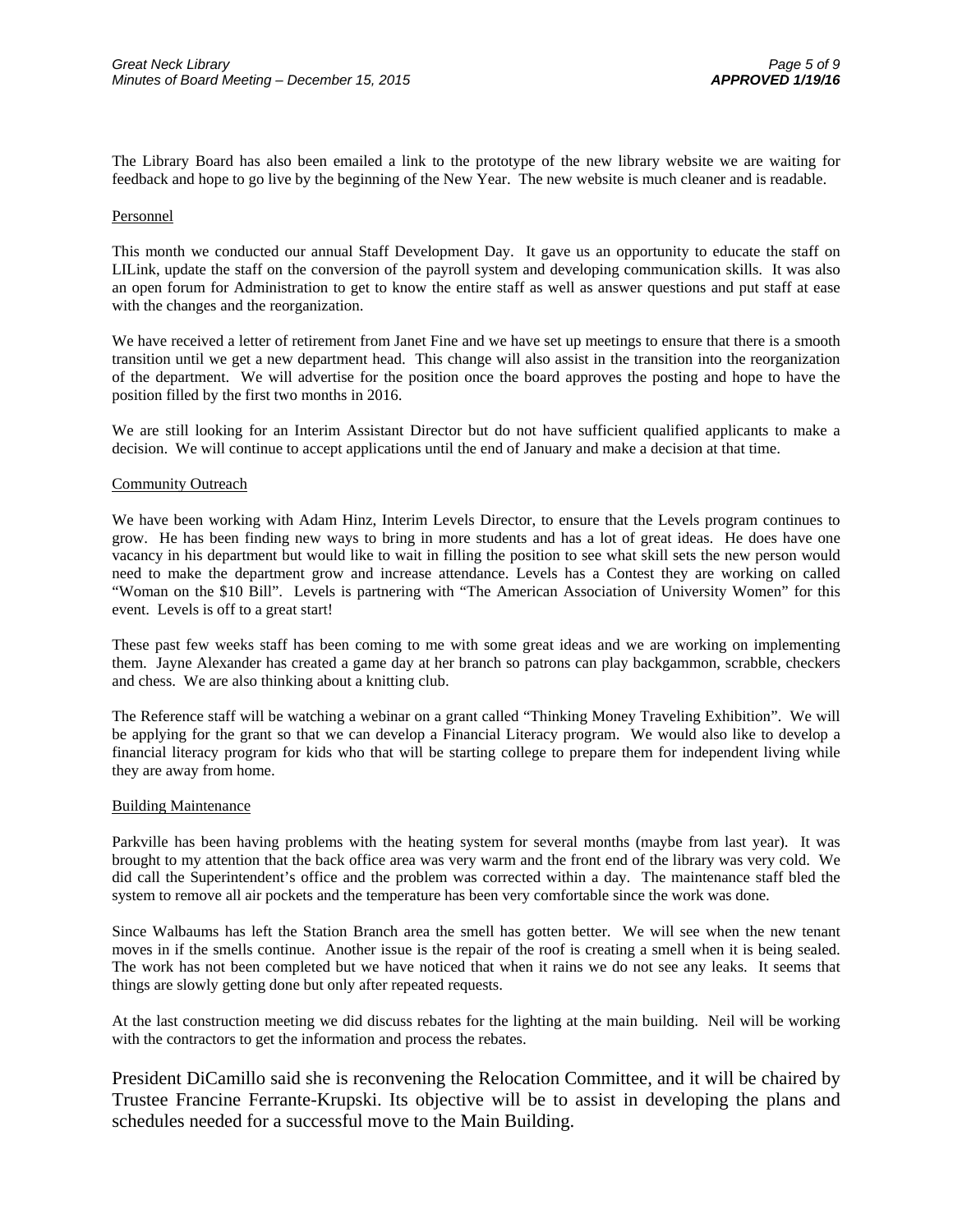## **OLD BUSINESS**

#### **Policy Manual Revision: Board Committees-Second Reading**

#### **200-40: Board Committees**

Standing Board Committees are formed following the Annual Re-organization Meeting in January, by appointment by the President from volunteer Trustees. The President is a member of all committees. In selecting the Trustees to serve on each of the library committees, other than the Nominating Committee, the President shall appoint as one of the four members a member of the Finance Committee. Committees gather information and make recommendations, preferably in writing, to the Board as a whole. A Committee may only act on behalf of the Board pursuant to a Board Resolution made in public session. **All standing committees will meet a minimum of four (4) times a year except for the Nominating Committee which will meet as needed.** In addition to the following standing committees, special committees may be formed as needed: (Rev 6/21/11)

Nominating Committee – Article VII, Section E of the Bylaws states that at the Annual Re-organization Meeting immediately following the Annual Meeting the Board shall elect to the Nominating Committee two persons from the Board or the general membership of the Association to serve for one year or until their successors are elected. No Trustee may serve on the Nominating Committee in the year that such Trustee's term expires. Any Board elected member of the Nominating Committee who seeks or shall accept nomination to the Board of Trustees or Nominating Committee shall be deemed to have resigned from or vacated his/her office on the Nominating Committee. The Board President shall advise the chairperson of the Nominating Committee to convene the Committee when required by the Bylaws. (Rev 2/27/01; 1/22/02; 2/26/02; 12/17/02)

Personnel & Salary Negotiations – This Committee shall negotiate with the Staff Association and Department Heads Association for an employment contract, and review other Staff Association and Department Heads Association requests during the year. The Committee is empowered to proceed with negotiations within parameters established by the Board as a whole. If negotiations go beyond a year, the Committee remains the same unless a vacancy occurs. The Committee also negotiates the Director's contract and recommends to the Board other management contracts. (Rev. 10/24/95; 10/23/01; 5/19/11)

Finance Committee – This Committee is composed of the President, the Treasurer, and two Assistant Treasurer(s). See 400-5, Investment Policy, for legal and financial restrictions, meetings, etc. (Rev 5/19/11)

Each of the following standing committees shall be appointed by the President and composed of a chairperson, two members and the current President of the Board: (5/19/11)

Long Range Planning – Long Range Planning is a responsibility of the Board as a whole. The Steering Committee consists of four Trustees who discuss with the Director proposed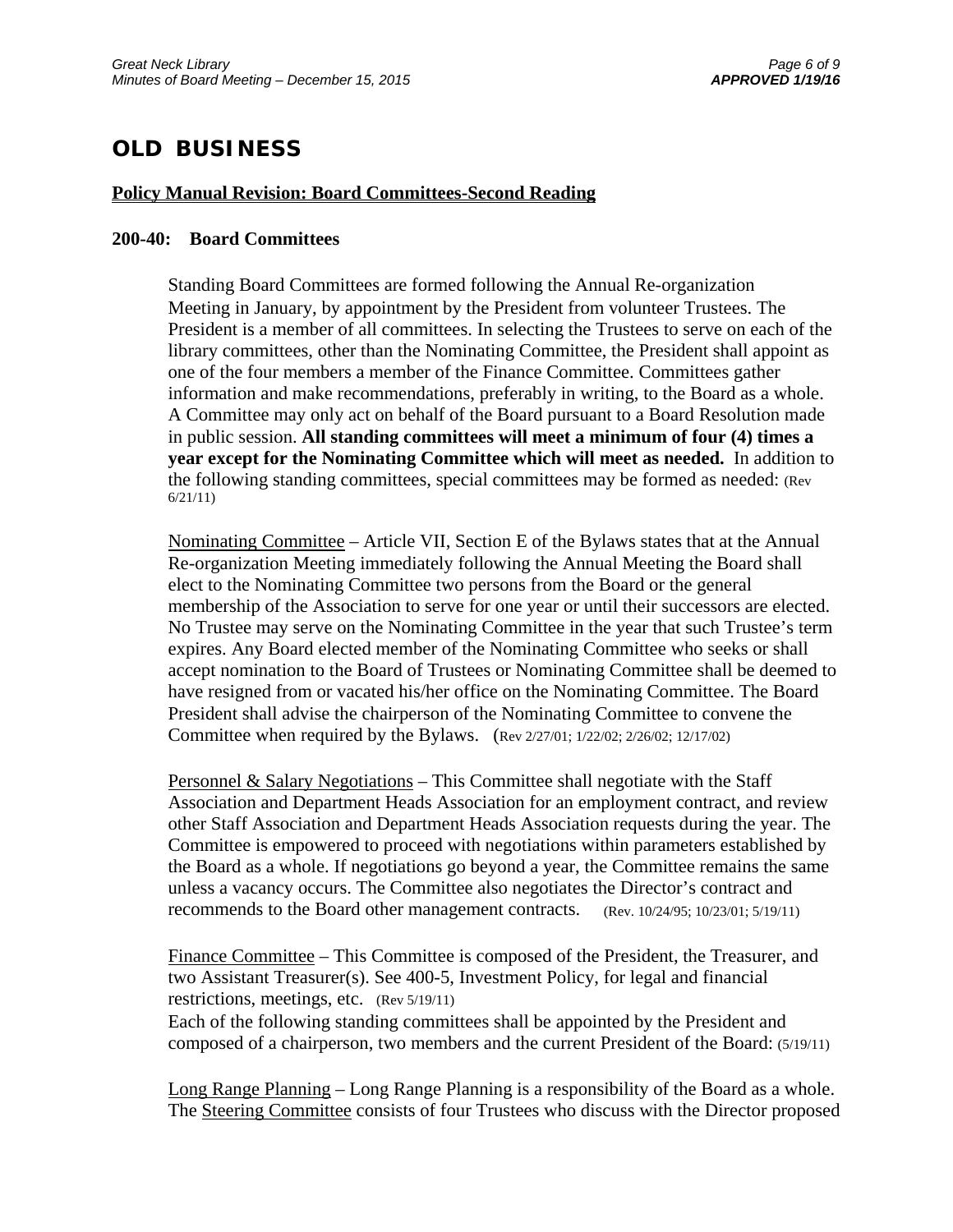changes or plans for improvements at the four libraries. If action is required, information is supplied and recommendations made to the entire Board. (5/19/11)

### **NLS Representative – A representative to NLS should be appointed by the President.**

Policy/Bylaws Committee – This Committee reviews the Board's Policy Manual and presents new or revised policies to be adopted by the Board as a whole. (5/19/11)

Branch Committee – This Committee reviews issues regarding the Branches and make recommendations to the Board as a whole. (5/19/11) Revised 10/24/95; 10/23/01; 2/26/02; 5/19/11; 6/21/11

### **NEW BUSINESS**

### **Acceptance of Gift from R. Rubenstein**

### **Upon motion by Michael Fuller, seconded by Varda Solomon, and after discussion, it was,**

**RESOLVED,** that the Great Neck Library Board of Trustees accept the donation of \$500 from Mrs. Rita Rubenstein, in memory of her daughter Carol Rubenstein, to be used "for a children's art program – or anything related to children" into the Restricted Gift Fund, and that an acknowledgment and thank you letter be issued to Mrs. Rubenstein.

**VOTE:** Yes – 7 (DiCamillo, Krupski, Solomon, Pizer, Marcus, Fuller, Schaufeld) *MOTION CARRIED UNANIMOUSLY* 

### **Approve/ Ratify the Approval of Two (2) Construction Change Order Requests**

### **Upon motion by Joel Marcus, seconded by Francine Ferrante Krupski, and after discussion, it was,**

**RESOLVED,** that the Great Neck Library Board of Trustees approve the Change Order Request number 6 in accordance with Procedures for Approval for Construction Contracts approved by the Great Neck Library Board of Trustees on May 20, 2014, and amended March 24, 2015, for a double check backflow prevention valve required by the GN Water Authority to our existing water service at a cost of \$10,082.18.; such funds to be taken from the contingency line in the construction budget.

**VOTE:** Yes – 6 (DiCamillo, Krupski, Solomon, Marcus, Fuller, Schaufeld)  $Opposed - 1$  (Pizer) *MOTION CARRIED* 

### **Upon motion by Francine Ferrante Krupski, seconded by Joel Marcus, and after discussion, it was,**

**RESOLVED,** that the Great Neck Library Board of Trustees approve the Change Order Request number 46 in accordance with Procedures for Approval for Construction Contracts approved by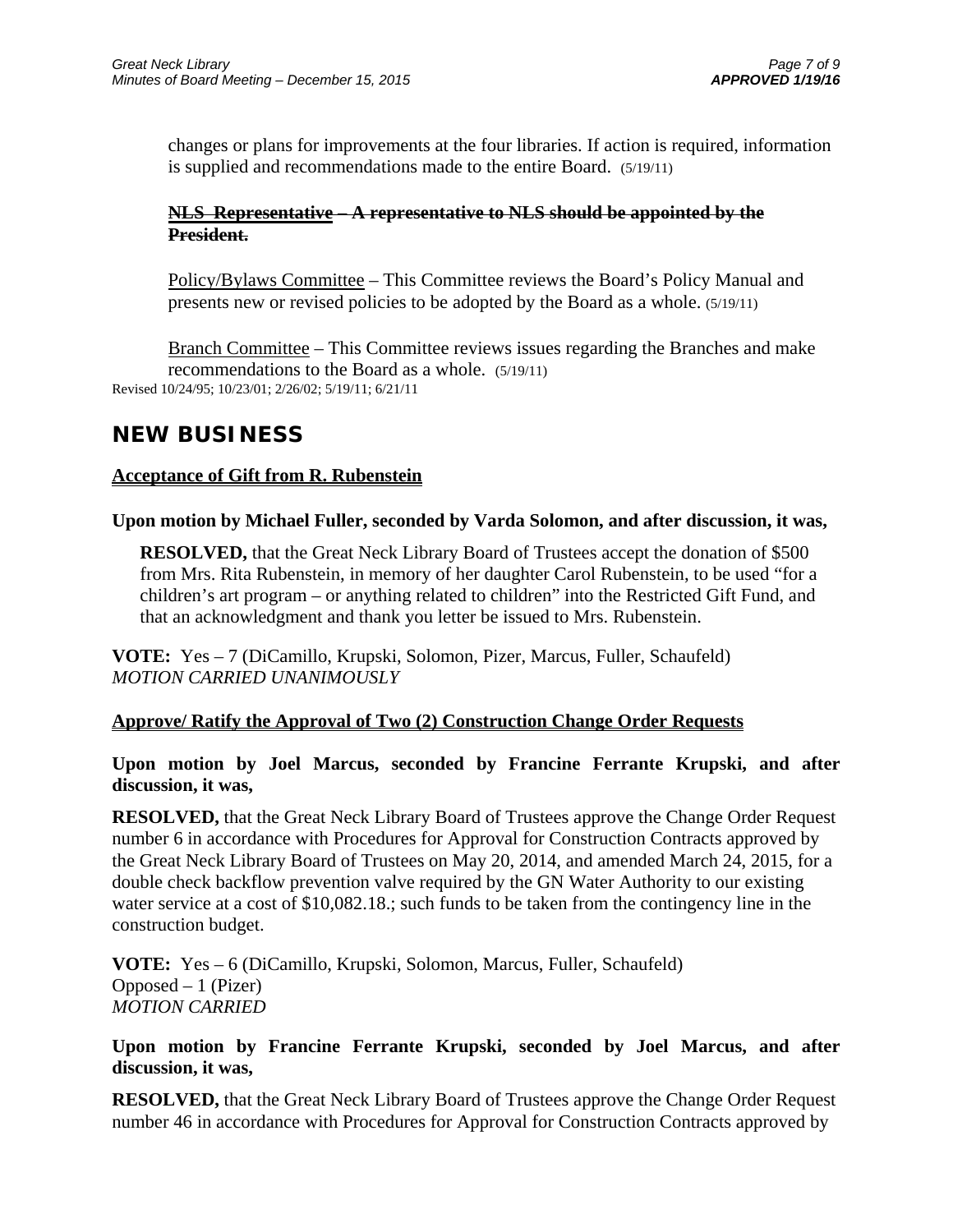the Great Neck Library Board of Trustees on May 20, 2014, and amended March 24, 2015, for the upgrade to ceiling height tile in four (4) restrooms as requested by the Board following their walk-through, at a cost of \$10,736.47; such funds to be taken from the contingency line in the construction budget

**VOTE:** Yes – 5 (DiCamillo, Krupski, Pizer, Marcus, Schaufeld) Opposed – 1 (Solomon) Abstention  $-1$  (Fuller) *MOTION CARRIED* 

### **Resignation/Retirement of Janet Fine**

Janet Fine, Head of Computers & Circulation, is retiring on December 30, 2015 after 35 years of service. President Marietta DiCamillo read a heartfelt statement thanking Janet for all of her hard work and dedication to the library and the community, and presented her with flowers and a certificate of appreciation on behalf of the entire board.

Text of Statement read for Janet Fine:

In 1981, the Great Neck Library hired Janet Fine as a Part Time Librarian serving in Reference, providing thirty-five years of uninterrupted, committed and dedicated service. Janet, you have always conducted yourself as a professional. You continue to make the Great Neck Library look good and truly are a role model.

Janet promoted quickly to her current title as Department of Circulation and Computer Services; she continues to provide this community with great service. No job too big or too small, Janet has undertaken so many tasks and completed them expediently and successfully. She does her job seamlessly, she makes it look easy and without her support and knowledge we would not have been as successful when we needed to relocate out of the main building. Janet, you will not be soon forgotten and we hope you'll celebrate with us when we move back into this fine institution. On behalf of the Board of Trustees of the Great Neck Library thank you.

*Public Comment: Naomi Penner*

### **Acceptance of Posting & Description for Information Technology Director**

**Upon motion by Francine Ferrante Krupski, seconded by Varda Solomon, and after discussion, it was,** 

**RESOLVED,** that the Great Neck Library Board of Trustees accept the Information Technology Director Job Posting as per the attached Job Description.

**VOTE:** Yes – 7 (DiCamillo, Krupski, Solomon, Pizer, Marcus, Fuller, Schaufeld) *MOTION CARRIED UNANIMOUSLY* 

#### **Acceptance of Posting & Description for Assistant Director**

### **Upon motion by Robert Schaufeld, seconded by Joel Marcus, and after discussion, it was,**

**RESOLVED,** that the Great Neck Library Board of Trustees accept the Assistant Director Job Posting as per the attached Job Description.